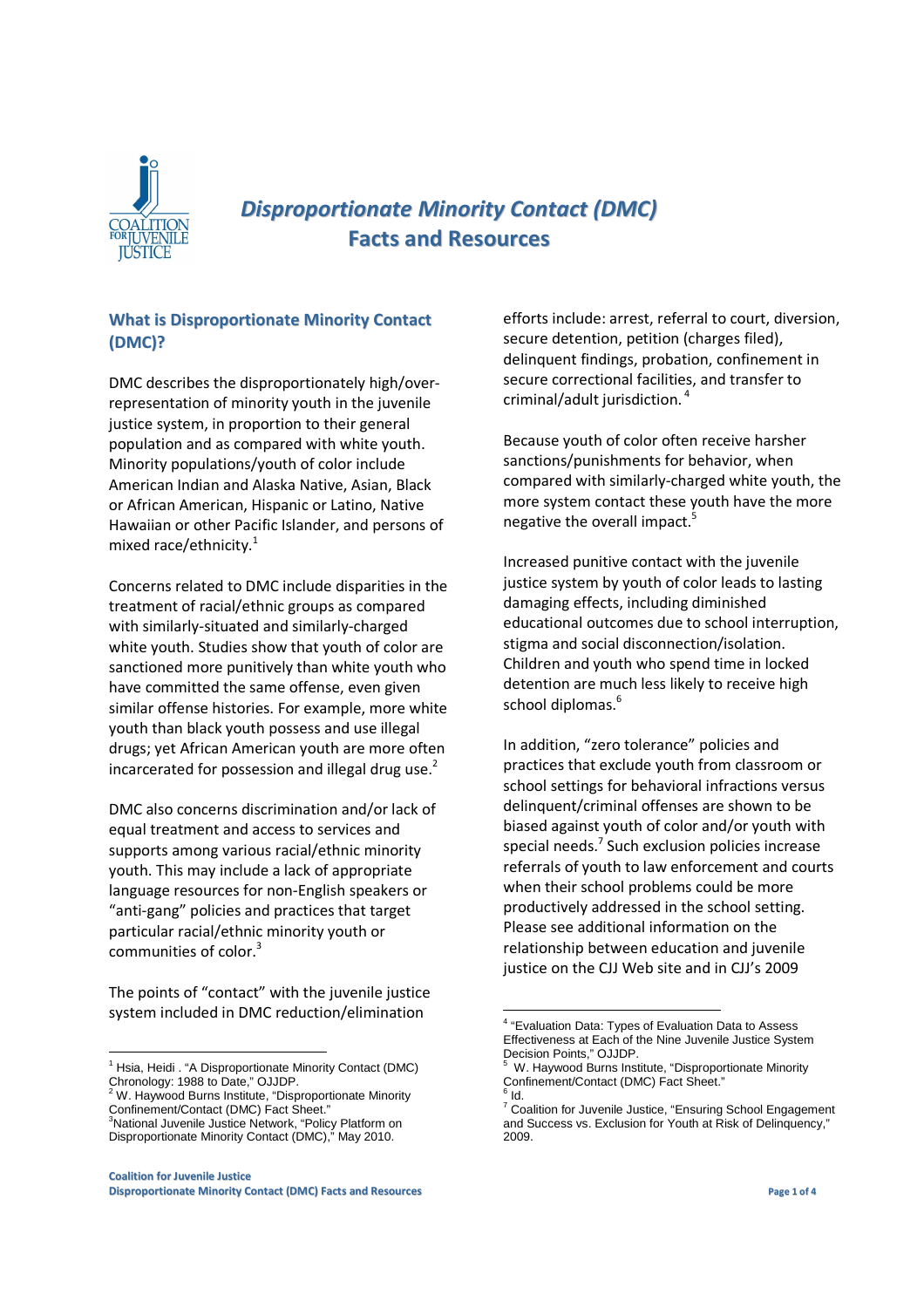position paper on "Ensuring School Engagement and Success vs. Exclusion for Youth at Risk of Delinquency."

Much research about DMC has focused on individual/person-level causes of juvenile justice involvement, such as family instability and/or poor social adjustment, as well as societal causes such as poverty. Yet, system failures and unequal treatment of youth from similar circumstances demonstrate that the key factor underlying DMC is a youth's racial/ethnic minority status.<sup>8</sup> Placing the blame on sources outside of the juvenile justice system dilutes the focus and power that juvenile justice system changes – in policy and practice – have to effect real change, including system changes designed to guard against bias and ensure equal treatment regardless of one's past or personal circumstances.

### **What is the legislative history?**

The issue of differential treatment of youth of color in the justice system was first brought to the attention of the President, the Congress and the federal Office of Juvenile Justice and Delinquency Prevention (OJJDP) by CJJ in its advisory report, *A Delicate Balance* (published Jan 1989).

In 1988-1989, the federal Juvenile Justice and Delinquency Prevention Act (JJDPA) was amended and reauthorized to define DMC as "disproportionate minority confinement." At that time, DMC focused on reducing and eliminating the over-representation of minority youth in detention and corrections facilities.

The JJDPA also stipulated that states address DMC in their state juvenile justice plans in order to receive the Formula Grant funds provided for delinquency prevention and juvenile justice reform under Title II of the Act.<sup>9</sup> OJJDP developed

<sup>8</sup> Coalition for Juvenile Justice, "Ensuring School Engagement and Success vs. Exclusion " 2009<br><sup>9</sup> Hsia, Heidi, "A Disproportionate Minority Contact (DMC)

-

a strategy to help states "address DMC" for the grant requirement.<sup>10</sup>

In 1992, DMC became one of the core requirements of the JJDPA, tying 20% of states' Title II Formula Grant funding to OJJDP's approval of states' efforts to "address" DMC.<sup>11</sup> However, due to vague legislative language that does not allow states to use numerical standards, and the absence of clear implementation regulations to guide states' responses, DMC efforts remain nonstandard, and cannot be enforced against measurable benchmarks as is done with the other three JJDPA core requirements.

In the 2002 reauthorization of the JJDPA, the law was again modified to broaden the definition of DMC from confinement to "contact" and mandate that states address and study disparities along the nine points of contact mentioned above including points before, during and following confinement.

### **What is being done now to resolve DMC?**

OJJDP works across all U.S. states, territories and the District of Columbia to ensure that every jurisdiction assesses the status of youth of color in its juvenile justice systems. This work is done in close coordination with the state staff charged to implement the JJDPA, including state Juvenile Justice Specialists and DMC Coordinators. Most states<sup>12</sup> now have dedicated staff/staff time devoted to identifying and reducing DMC (see the State Directory on CJJ's Web site for names and contact information of individuals working on DMC in each state).

In addition, all states are required to support a governor-appointed juvenile justice State Advisory Group (SAG) under the JJDPA to work

Chronology: 1988 to Date," OJJDP.

<sup>&</sup>lt;sup>10</sup> Hsia, Heidi, "A Disproportionate Minority Contact (DMC) Chronology: 1988 to Date," OJJDP. <sup>11</sup>Nellis, Ashley, "Seven Steps to Develop and Evaluate

Strategies to Reduce Disproportionate Minority Contact (DMC)," Juvenile Justice Evaluation Center Guidebook Series,

<sup>2005.&</sup>lt;br><sup>12</sup> Hereafter "states" refers to the U.S. states, territories and the District of Columbia.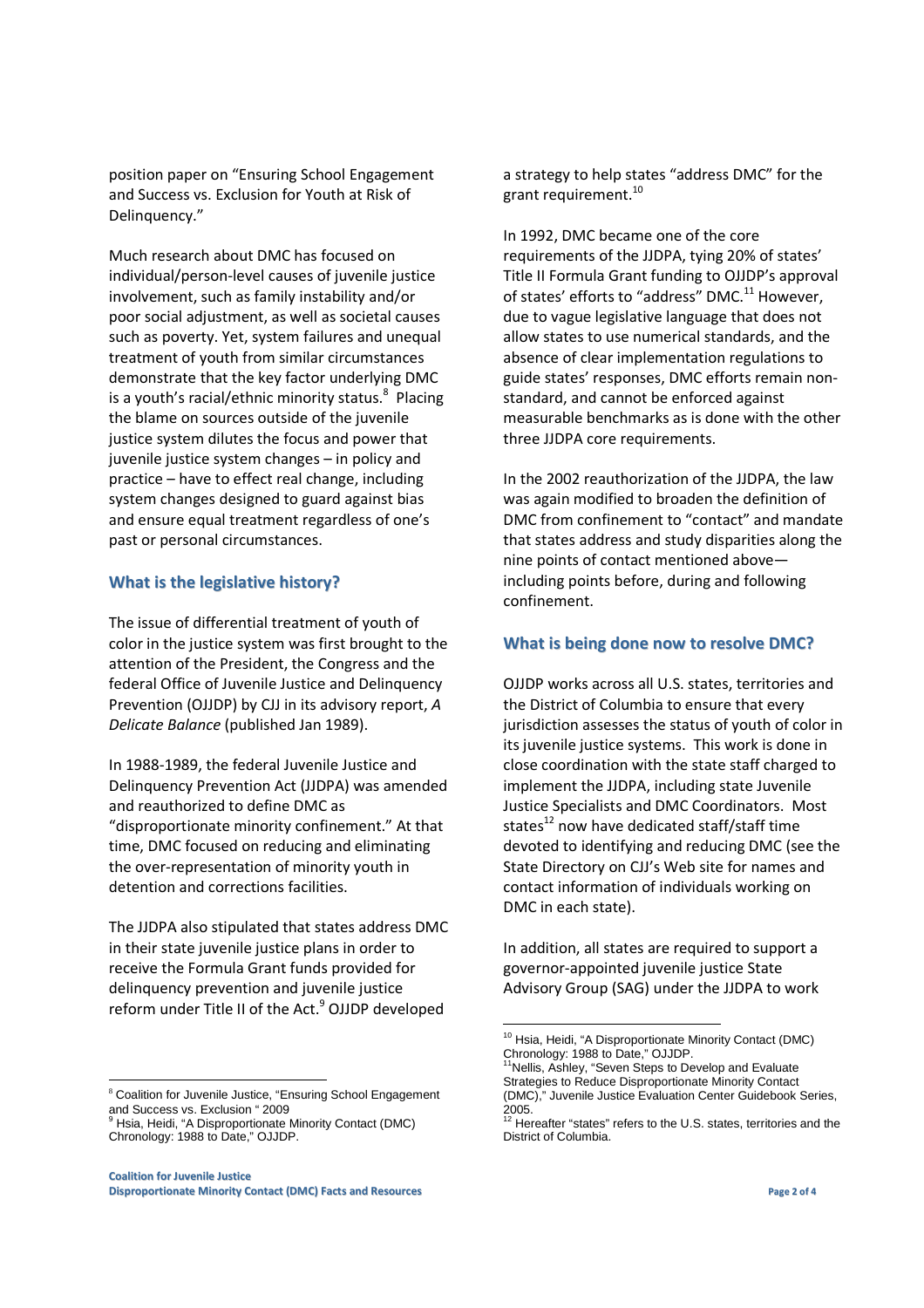closely with the state staff. Together, SAGs and state staff develop and implement a DMC Plan upon approval of the plan by OJJDP.

State DMC Plans include data collection and analysis to examine disparities and gaps that may lead to DMC; examine possible differential processing or treatment of youth of color as compared with white youth; and support implementation and evaluation of specific strategies and interventions to eliminate DMC.

The John D. and Catherine T. MacArthur Foundation's *Models for Change* initiative for juvenile justice reform supports the "DMC Action Network," led by the Center for Children's Law and Policy, across selected sites. These sites employ strategic innovations to reduce DMC, including collection and reporting of data, increased cultural competence, detention alternatives, and resources for post-disposition youth.<sup>13</sup>

The W. Haywood Burns Institute (BI) is also a partner with *Models for Change* and other juvenile justice reform projects, and focuses entirely on eliminating racial/ethnic disparities in the justice system through community-level planning and engagement. BI initiatives include a Readiness Assessment Consultation (RAC) program to evaluate local justice systems,<sup>14</sup> and Intensive Site Engagement working closely in communities to improve and develop strategies to reduce DMC.<sup>15</sup> BI also leads the Community Justice Network for Youth (CJNY), comprising organizations in 21 states working towards appropriate resources and processes for youth of  $color.<sup>16</sup>$ 

States and localities are making progress towards reducing and eliminating DMC. For example:

-

- New Jersey, by implementing the Juvenile Detention Alternatives Initiative (JDAI) of the Annie E. Casey Foundation, is one of several localities that has produced significant reductions in DMC. Across five counties in New Jersey, the disparities dropped significantly between youth of color held in detention rather than being placed in community alternatives versus white youth similarly charged being detained rather than placed in the community.<sup>17</sup>
- Peoria County (IL) has reduced disproportionate referrals of youth of color to the juvenile justice system by working with schools to strengthen school-based conflict resolution protocols and student retention/inclusion.<sup>18</sup>
- Travis County (TX) has reduced disproportionate incarceration of youth of color for technical probation violations with a Sanction Supervision Program that instead offers intensive case management and probation services to youth and families.<sup>19</sup>
- Baltimore County (MD) has reduced by 50% secure detention of African American youth resulting from bench warrants for failing to appear in court by instituting a reminder call program.<sup>20</sup>

## **How can DMC efforts be improved?**

Currently, the U.S. Senate is considering a bill to renew and reauthorize the JJDPA (Senate Bill 678, Senator Patrick Leahy, D-VT) which contains clear language to require states to craft and meet measurable benchmarks to reduce DMC and publicly report their progress. CJJ, as the voice of the JJDPA State Advisory Groups, supports the strengthening amendment to improve the DMC

<sup>&</sup>lt;sup>13</sup> MacArthur Foundation Models for Change DMC Action Network Goals and Structure, 2008,

http://www.modelsforchange.net/about/Action-

networks/Disproportionate-minority-contact.html.

<sup>&</sup>lt;sup>14</sup> W. Haywood Burns Institute "RAC Evaluation"

<sup>&</sup>lt;sup>15</sup> W. Haywood Burns Institute "Intensive Site Engagement" <sup>16</sup> W. Haywood Burns Institute "CJNY"

**Coalition for Juvenile Justice Disproportionate Minority Contact (DMC) Facts and Resources Page 3 of 4**

 <sup>17</sup> State-Level Detention Reform: A Practice Guide for State Advisory Groups, Coalition for Juvenile Justice, Washington, DC and Annie E. Casey Foundation, Baltimore, MD, June

<sup>2008..&</sup>lt;br><sup>18</sup> Conversation with Laurie Brown, Peoria County (IL) Site Coordinator, August 2007.

<sup>19</sup> Conversation with Britt Canary, Travis County (TX) Juvenile Probation Department, April 2008.

<sup>20</sup>Conversation with Tiana Davis, Baltimore County (MD) DMC Coordinator, March 2008.